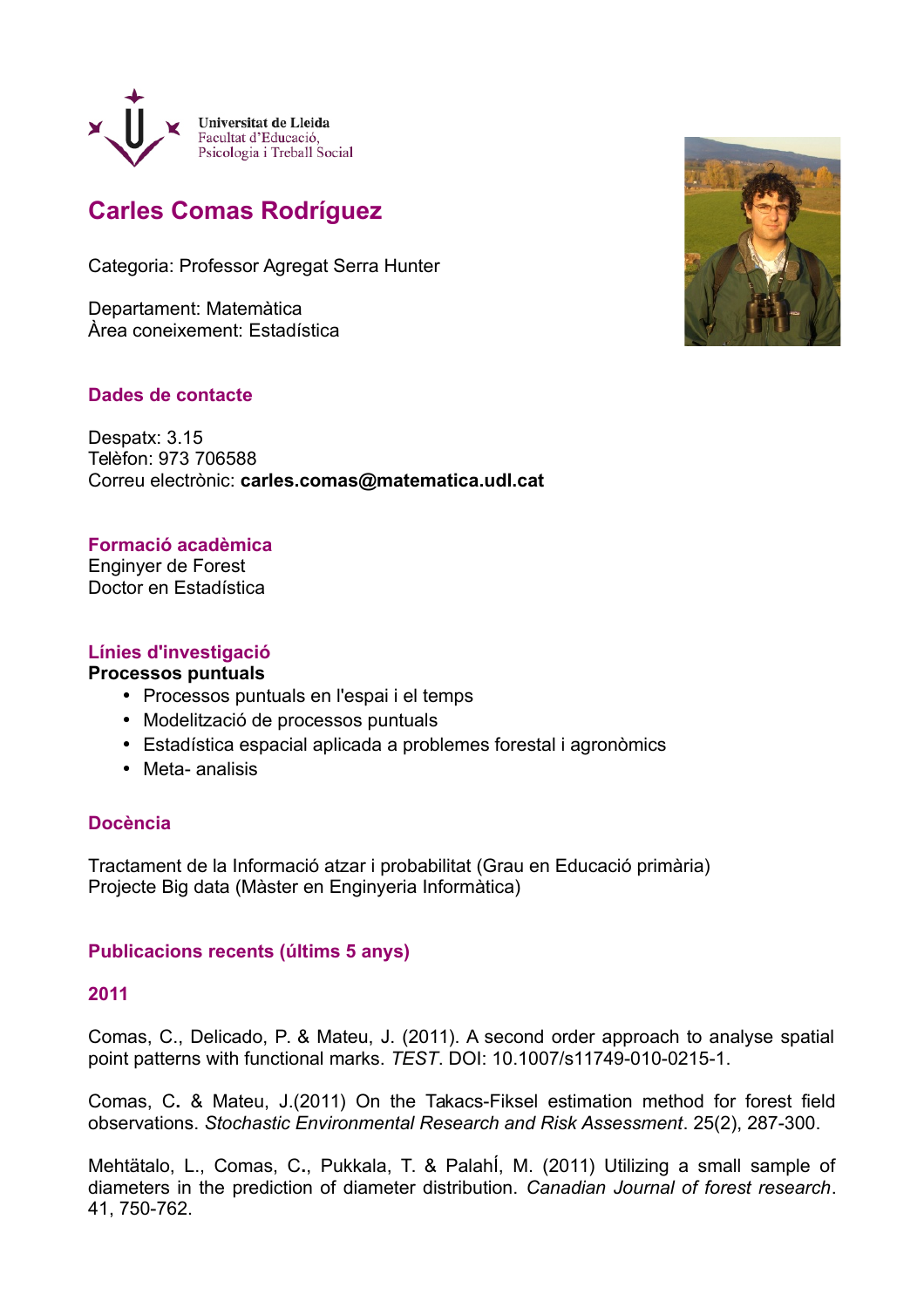

Comas, C., Mateu, J. & Delicado, P. (2011) On tree intensity estimation for forest inventories: some statistical issues. *Biometrical Journal.* **53**(6): 994-1010.

#### **2012**

Comas, C., Avilla, J., Sarasua, M.J., Albajes, R. & Ribes-Dasi. (2012) Lack of anisotropic effects in the spatial distribution of *Cydia pomonella* pheromone trap catches in Catalonia, NE Spain. *Crop protection*. **34**, 88:95.

#### **2013**

Comas, C., Mehtätalo, L. & Miina, J. (2013) Analysing space-time tree interdependencies based on individuals tree growth functions, *Stochastic Environmental Research and Risk Assesment*. **27**, 1673: 1681.

Albajes, R., Lumbierres, B., Madeira, F., Comas, C., Ardanuy, A., Lee, M.S., Iglesias, S. Comas, J.,

López-Hedo, M., López, C., Eizaguirre, M. & Pons, X. (2013) Field trials for assessing risks of GM maize on non-target arthropods in Europe: the Spanish experience . IOBC-WPRS Bulletins, 97, 1-8.

Comas, C., del Castillo, J, Voltas, J. & Ferrio J.P. (2013) Application of point-process statistical tools to stable isotopes in xylem water for the study of inter- and intra-specific interactions in water uptake patterns in a mixed stand of Pinus halepensis Mill. and Quercus ilex L. Geophysical Research Abstracts, 15, EGU2013-4282 .

#### **2014**

Comas, C., Lumbierres, B., Pons, X. & Albajes, R. (2014) No effects of Bacillus thuringiensis maize on nontarget organisms in the field in southern Europe; Meta-analysis of 26 arthropod taxa. *Transgenic Research*. **23**, 135:143.

#### **2015**

Comas, J., Lumbierres, B., Comas, C., Pons, X. Albajes, R. (2015) Optimising the capacity of field trials to detect the effect of genetically modified maize on non-target organisms through longitudinal sampling. Annals of Applied Biology, 166 (2), 183-195.